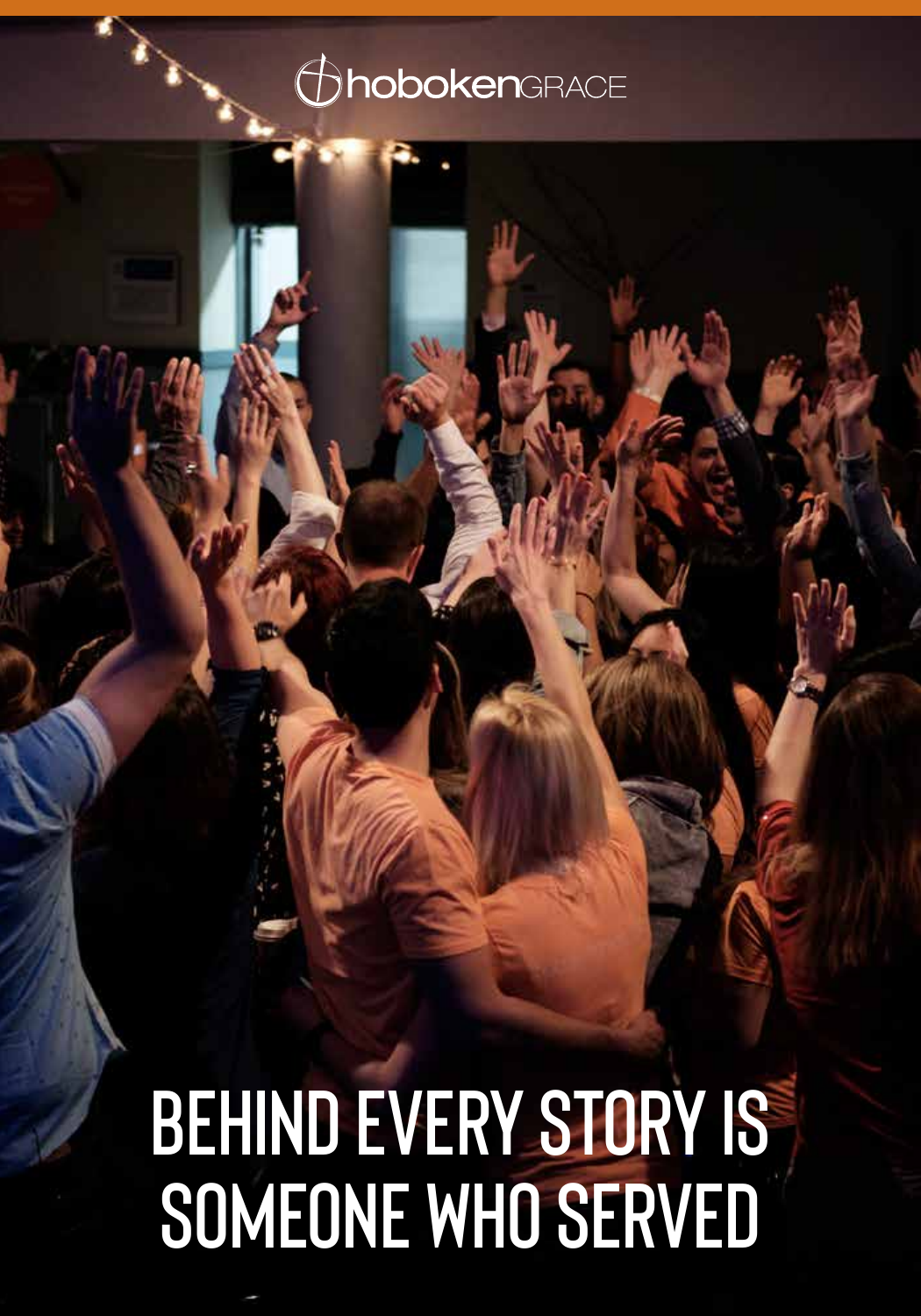### **A LETTER FROM OUR LEAD PASTOR**



### **At the core of Jesus Christ's message is the call to serve.**

The church was designed to be a community of people putting each other first. In a world that believes life is found in being served, Jesus brings an entirely new idea of what it means to be alive. He challenges everything we know about love and joy. He turns the entire paradigm upside down and brings to us the powerful truth that it is in fact better to give than to receive. He calls us into a deeper understanding of love and invites us to become servants within His church. He doesn't just teach this, He lives it and invites those brave enough to follow.

We serve because we want to be like Jesus. We want to know the love and joy that He knew. We want to be part of the eternal story He's telling, and you simply cannot be like Jesus without serving. We serve because we want to follow and be obedient to His call to serve His church. We want to discover the gifting that He has given us and use that to the best of our ability to impact people with His message and love. Behind every story is someone who served. We want to live lives that change stories.

We serve because the King of Heaven served us, and we are His servants.

Chris High

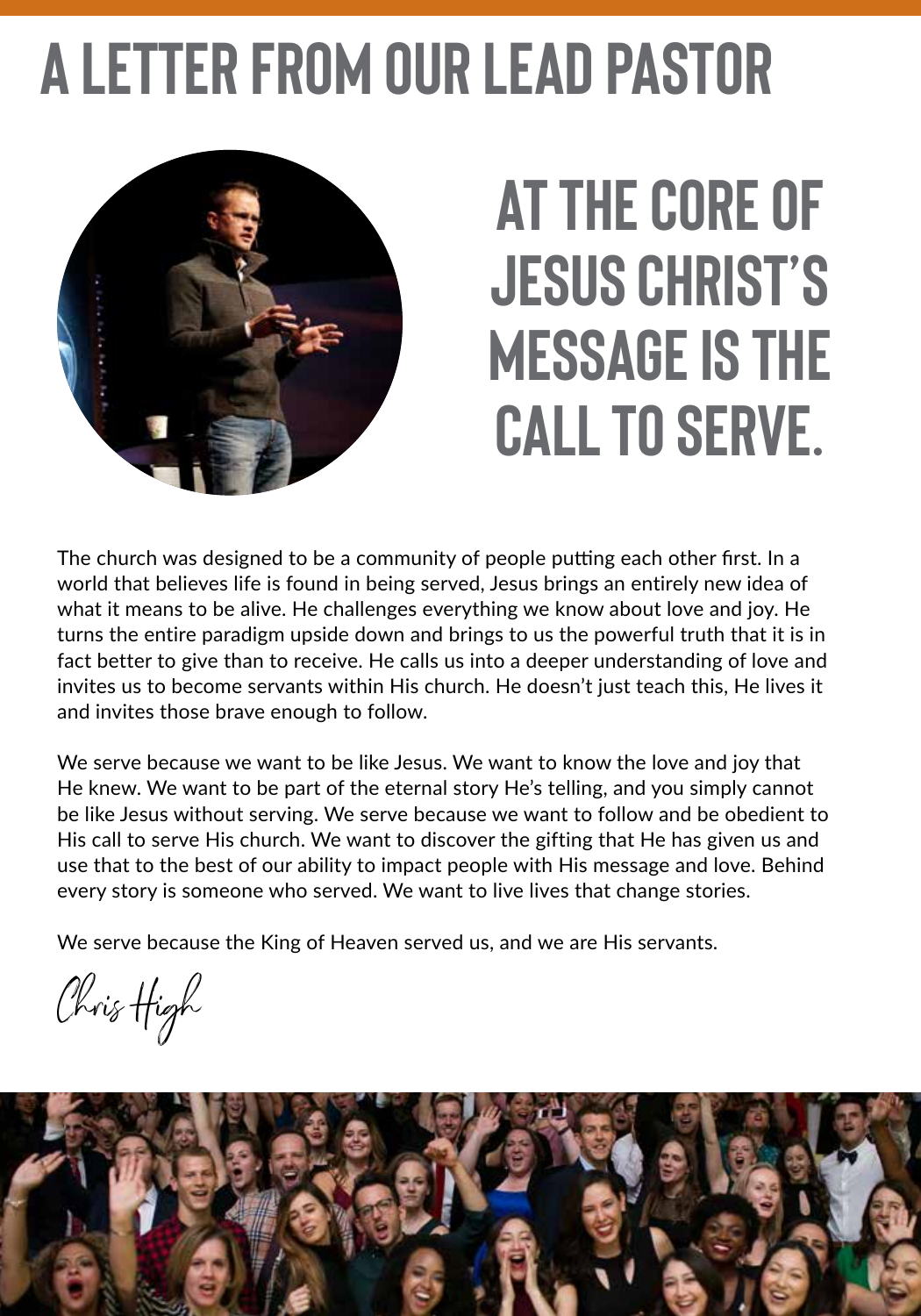And so, dear brothers and sisters, I And so, dear brothers and sisters, I plead with you to give your bodies to God because of all he has done for you. Let them be a living and holy sacrifice—the kind he will find acceptable. This is truly the way to worship him.

### ROMANS 12:1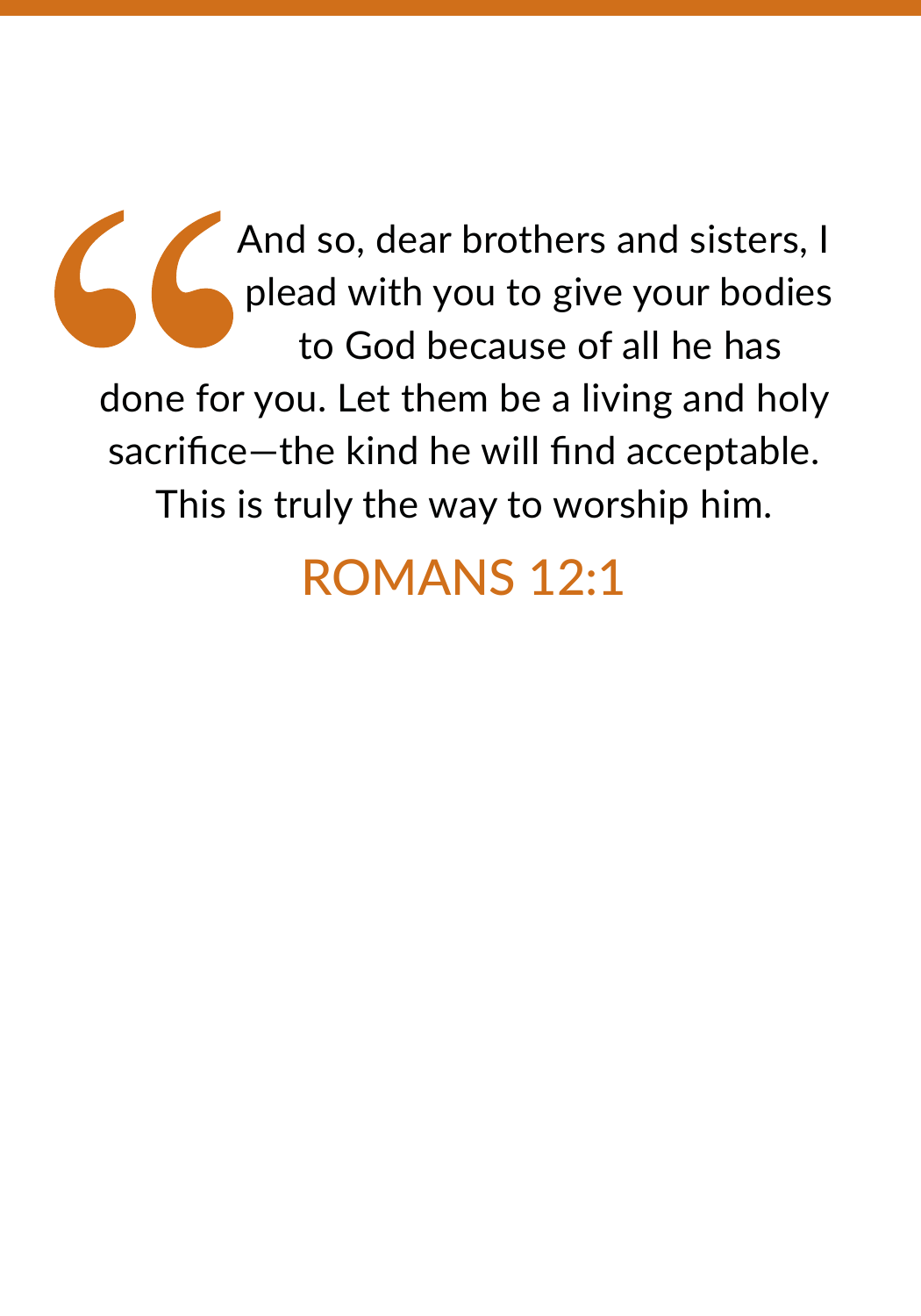### **grace kids**



We seek to create environments where children can experience, learn about, respond to and grow in the truth and love of Jesus Christ. We build relationships with children, parents, and each other. We aren't babysitters, we are teachers of God's word. We want to help children learn about how much God loves them! We want to impact them spiritually while giving their parents a chance to grow in their relationship with Christ in the main space. And most importantly, every week we give ourselves permission to BE SILLY and HAVE FUN!

#### **TEAMS**

Babies **Crawlers Toddlers** Twos Threes Four-Pre-K Kindergarten 1st Grade 2nd - 3rd Grade 4th - 5th Grade

Kids Resource Team Kids Worship Team Kids Greeters Kids Check-in To get started,

text **ENGAGE** to 201.646.5547

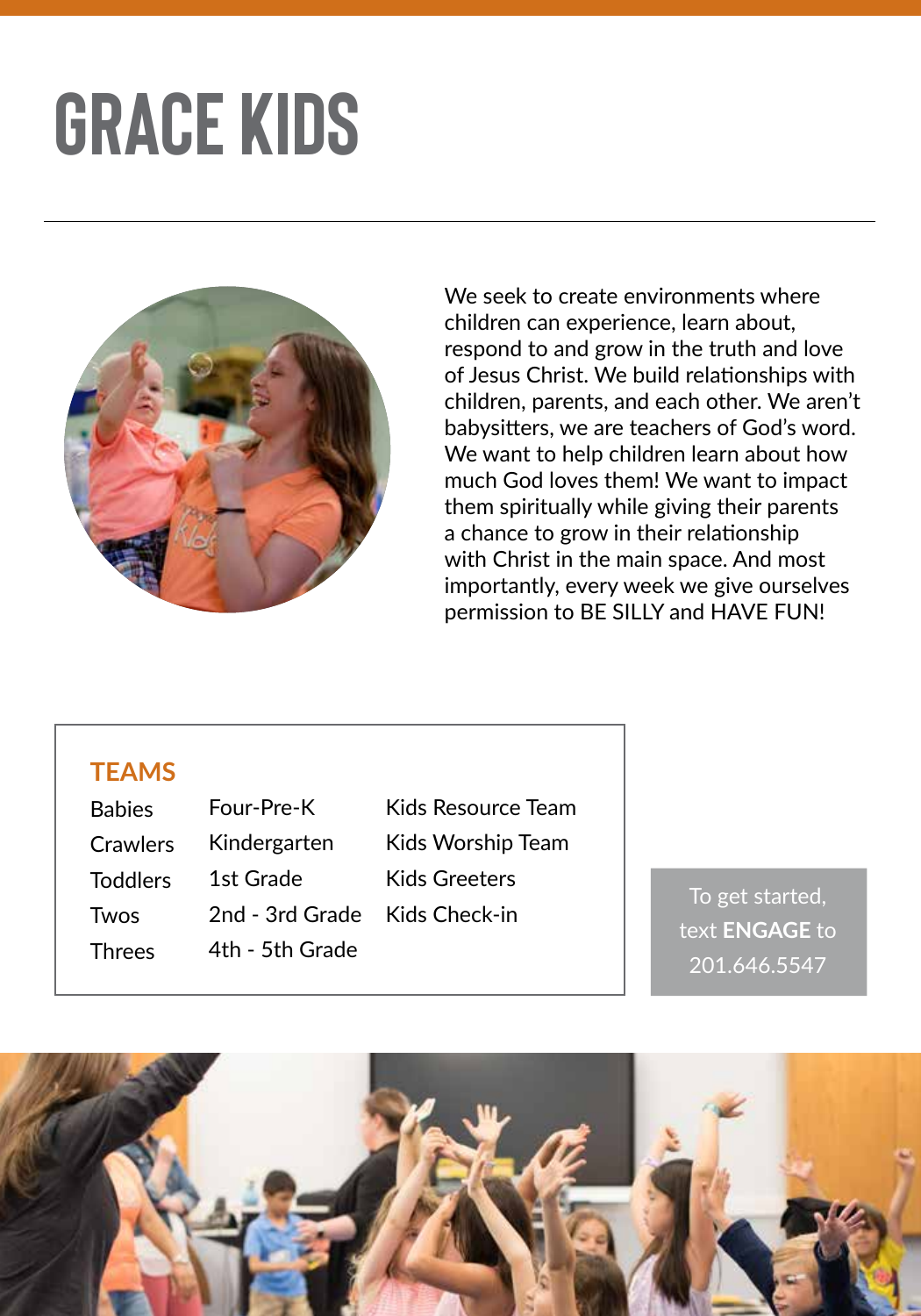# **1st impressions**



The purpose of the 1st Impressions Team is to welcome and create a comfortable environment for people to connect with God and one another by making everyone feel at home, all the while demonstrating that all people are significant to God and to us.

#### **TEAMS**

Greeters & Ushers Family Life Hospitality Set Up Tear Down

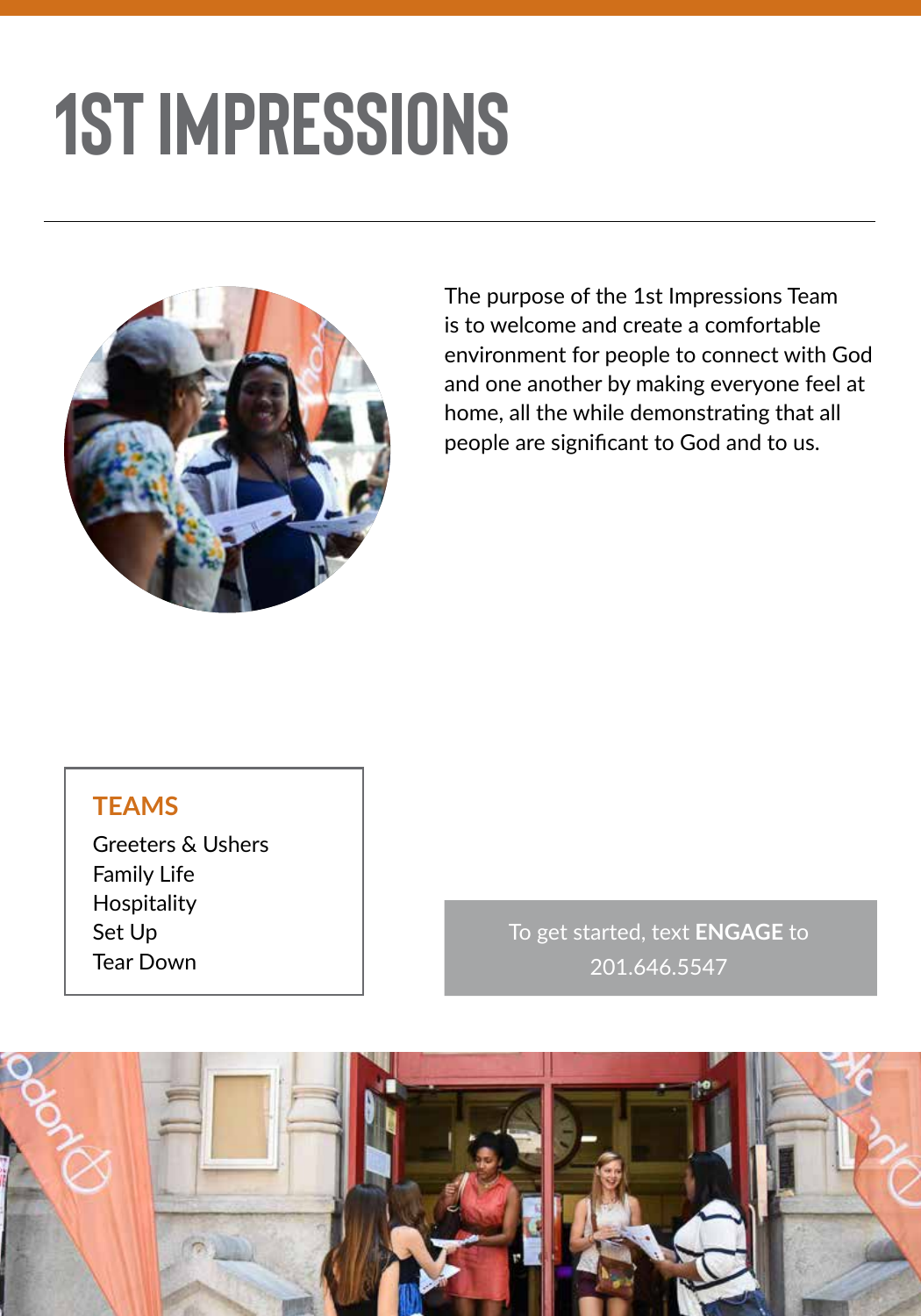### **arts**



Our Arts teams exist to love Him well by communicating His value through the arts. We are made up of all kinds, from musicians to designers, from technicians to contractors. Whether we're leading the worship in music, designing lighting or tackling small construction improvements and installations throughout our spaces, we craft and create to reflect how much we value the One who has changed our lives.

#### **TEAMS**

Band Construction & Installations

**Construction & Installations<br>Production** 201.646.5547

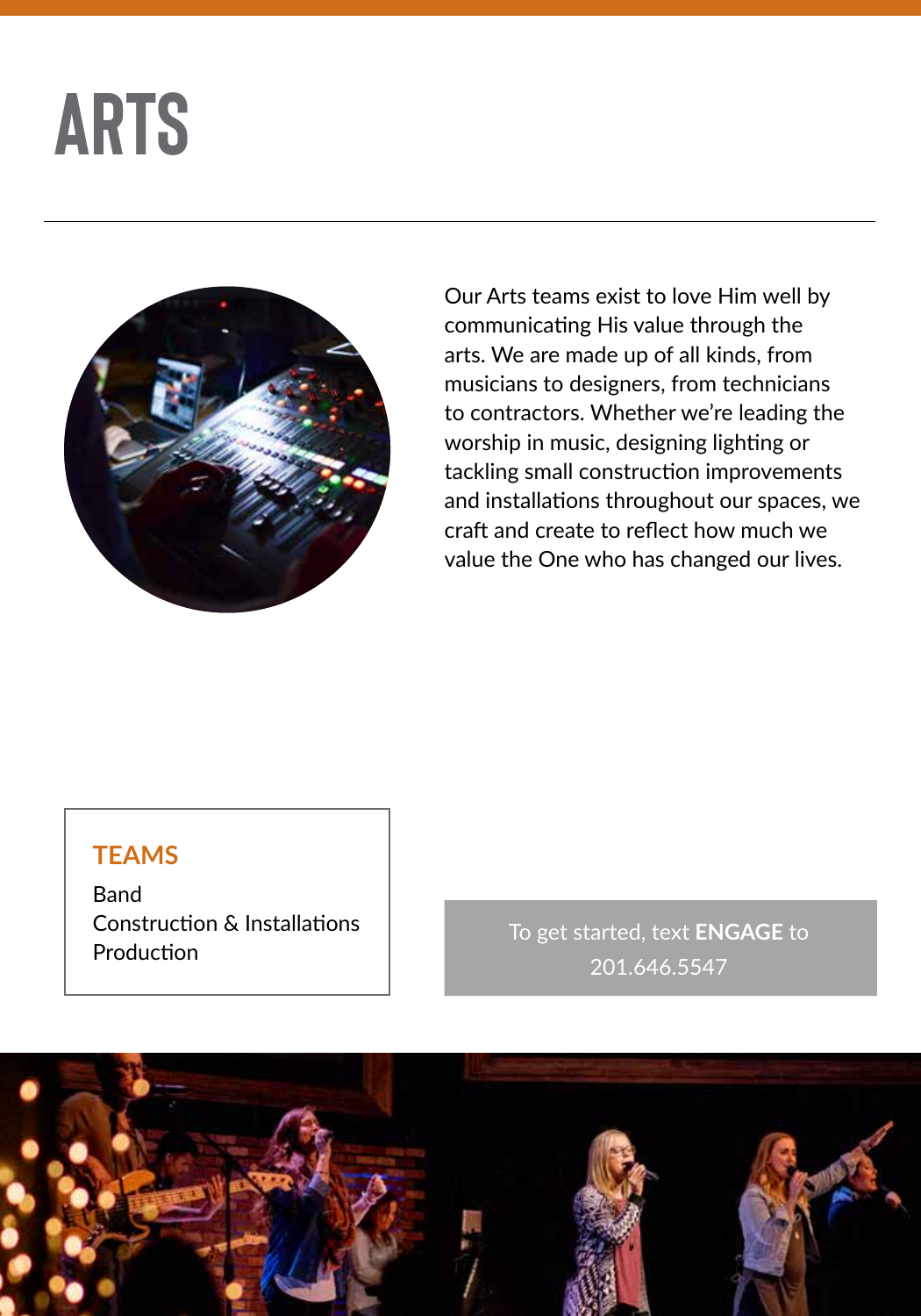# **dinner group TEAM**



Help People Belong.

We all want a place to belong, and becoming a Dinner Group leader creates more space for people to connect. Starting a Dinner Group is simple, you just choose the night you'd like to lead, then we will provide you with a 10-Week Plan for you to execute. The plan is our layout for what each night will look like when you lead your group. In our training, where you learn the basics of leading a group, we will walk through with you on how to best lead each of these nights. We will also support you along the way so that you are never leading alone.

#### **TEAMS**

Dinner Group Leader Middle School Group Leader Dinner Group Coach

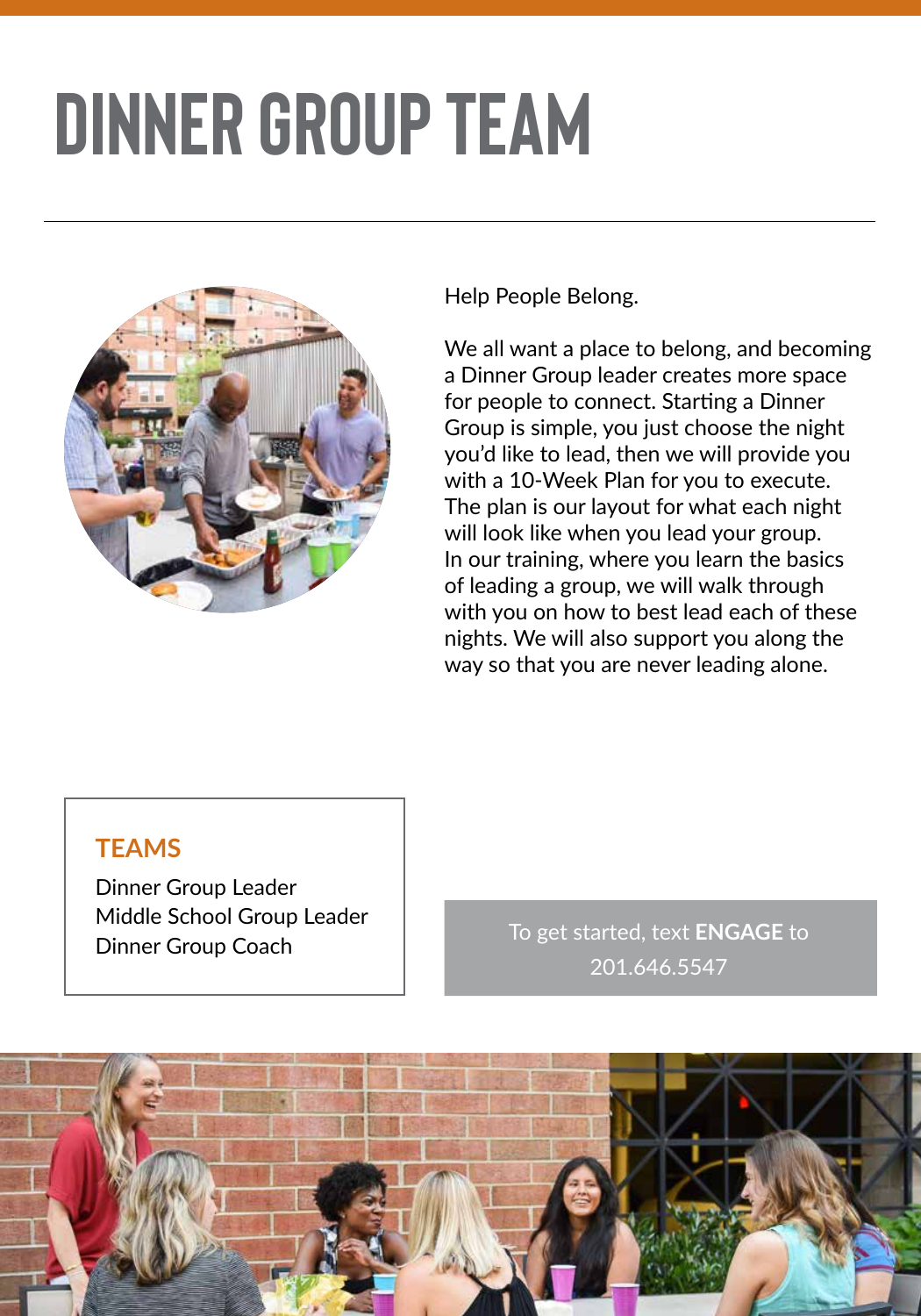# **Community impact**



The purpose of Community Impact is to ensure our city smiles when they hear the name of Jesus Christ because they have been loved by someone who loves Him. It exists to train and equip our family to go and do extraordinary things in the name of Jesus so that all might see, hear and experience God's love in tangible ways.

#### **TEAMS**

Simple Service Bridge Events Non-Profit

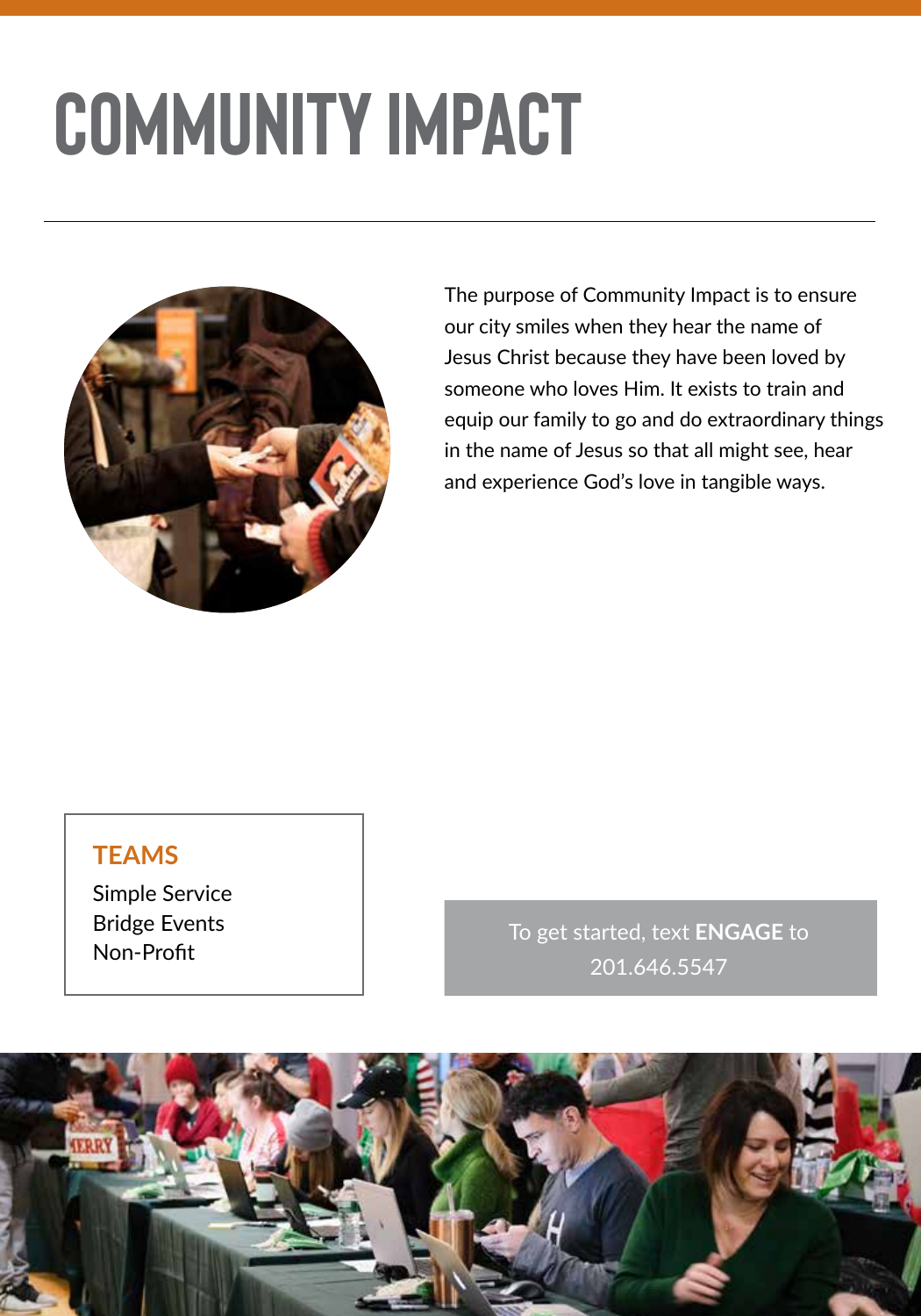### **COMMUNICATIONS**



God is telling an incredible story here at Hoboken Grace and the communications team works to tell that story. Whether it's through blog posts, video, photos, social media, or on our website, the communications team uses various forms of media to highlight all the amazing ways God loves us and how that empowers us to love others.

#### **TEAMS**

Photography Video **Writing** Social Media Marketing **Website** PR

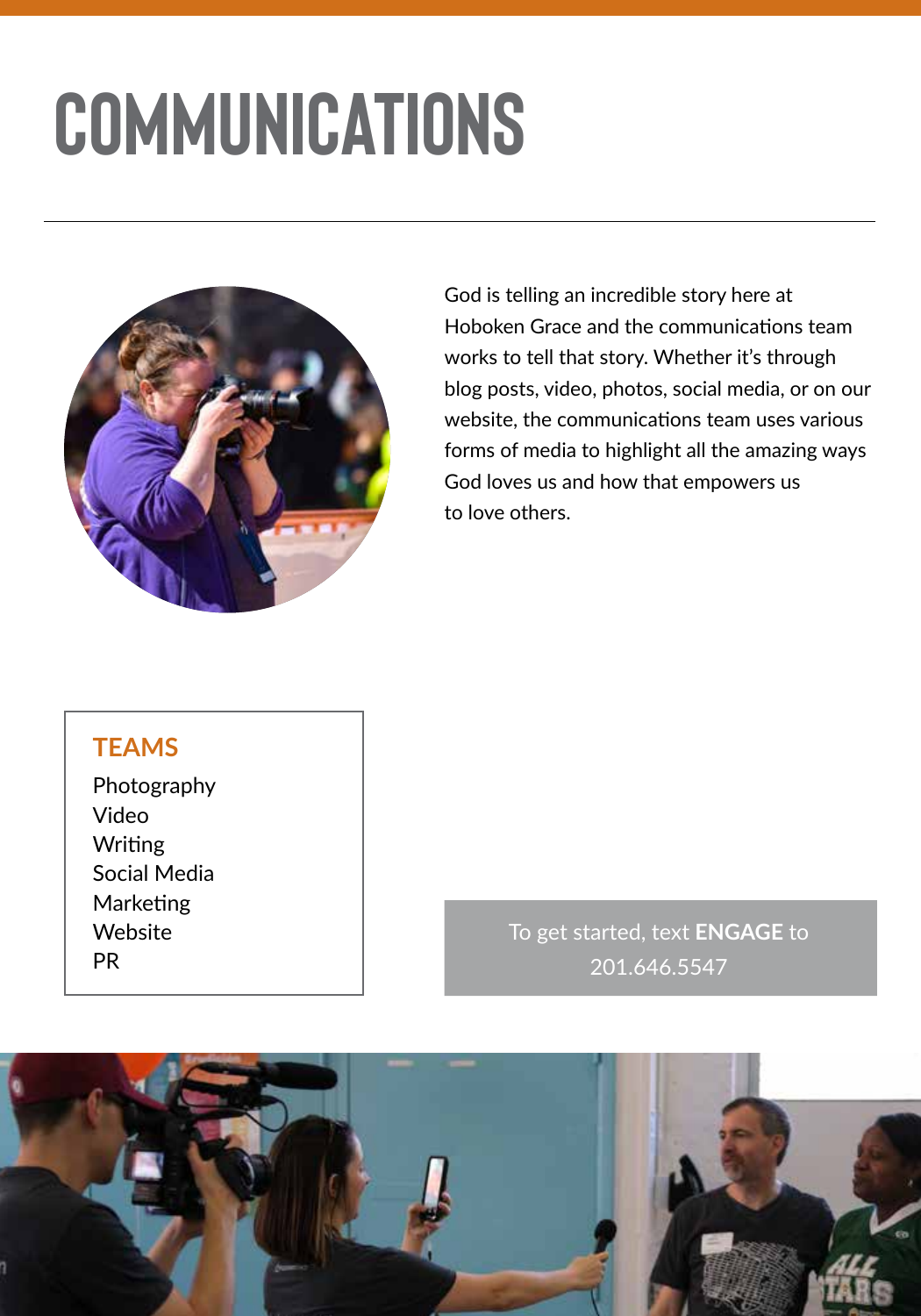### **analytics**



Every number has a name, every name has a story, every story matters to God. On the Analytics team, we have the unique opportunity to impact and support all of our teams at Hoboken Grace. We take what's happened in the past to help our teams make better decisions as they move forward.

#### **TEAMS**

**Operations** 

Analytics **To get started, text ENGAGE to** 201.646.5547

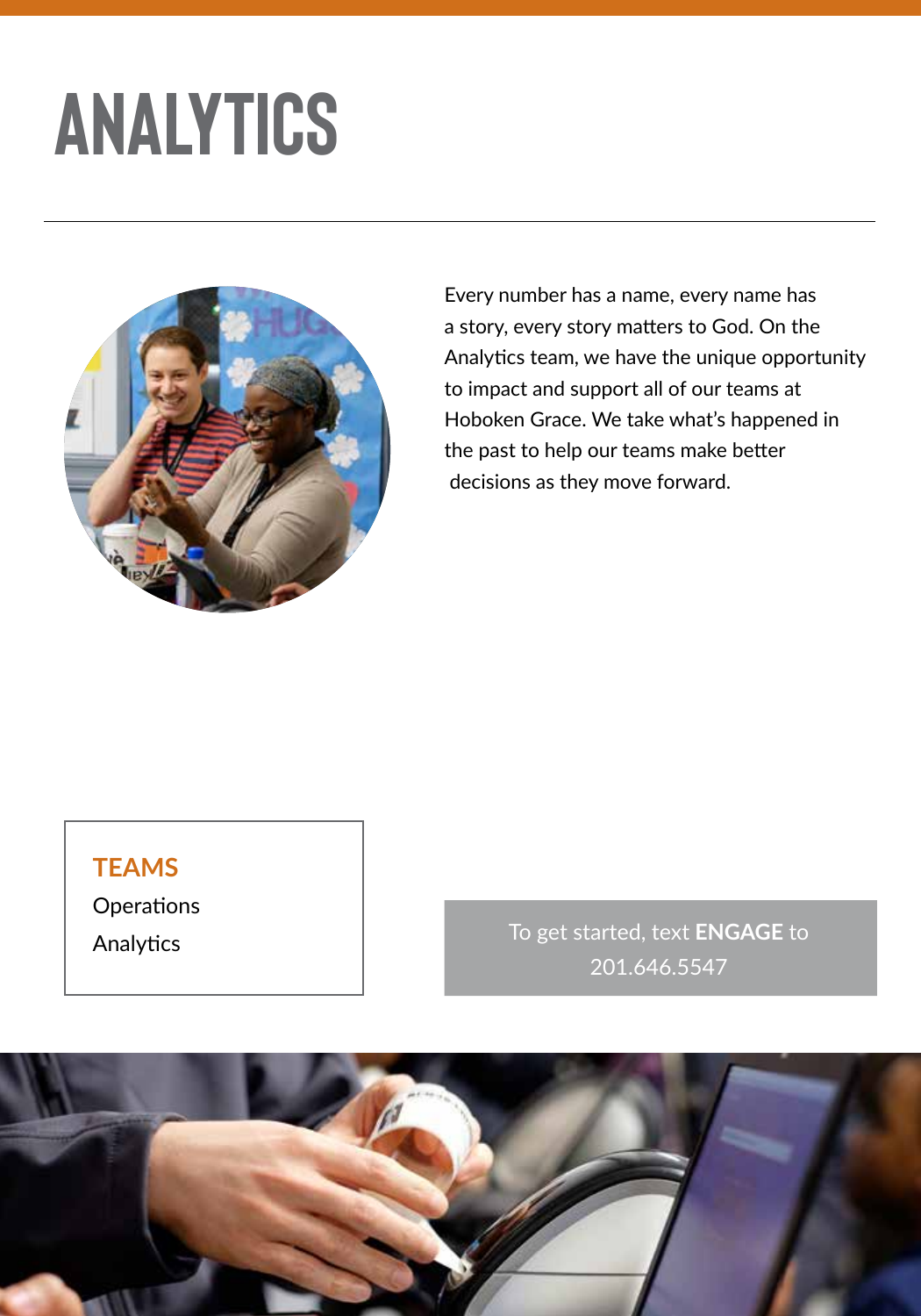# **GROWTH & Care**



Every one of us has a next step to take. Our Growth & Care Departments exist to equip our people with the tools, resources and skills they to experience God's direction, comfort and healing. Through opportunities such as Missions, Starting Point and Prayer we create space for others to pursue the God who is pursuing us.

#### **TEAMS**

Care Team **Missions** Prayer Starting Point

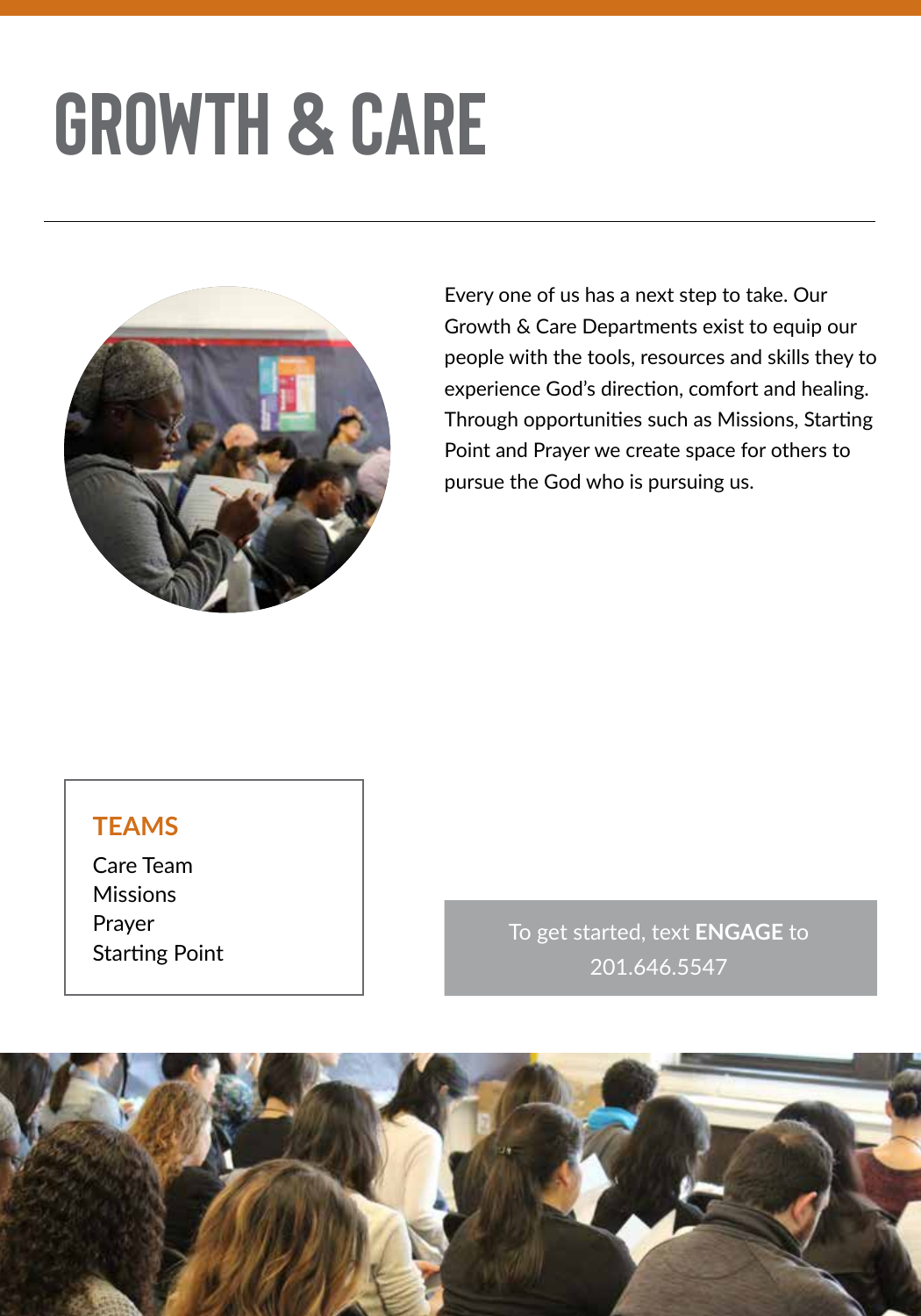### **ASSIMILATION**



We want to walk with people as they journey with us at Hoboken Grace. Everyone matters. Whether helping others find a place to serve, connecting guests, becoming their first friend at Hoboken Grace, or cheering for someone as they take the step of Baptism, our Assimilation Teams are there to celebrate and encourage as we take our next steps together as a family.

#### **TEAMS**

Concierge

Engagement To get started, text **ENGAGE** to 201.646.5547